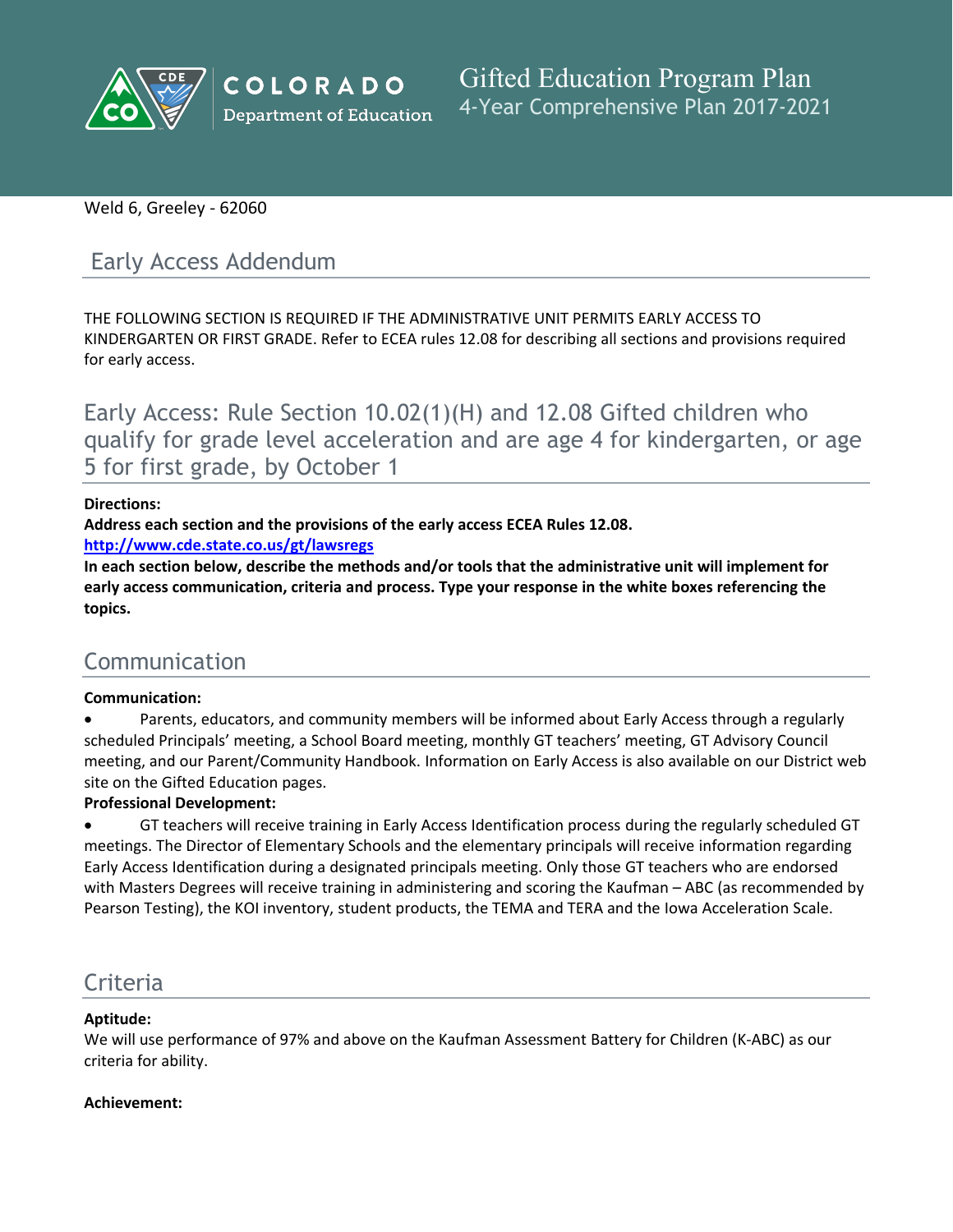

We will use end of year Kindergarten DIBELS scores and advanced scores on current Kindergarten Assessments to determine potential for high level of achievement. We will also utilize the TEMA and TERA for information on Math and Reading achievement levels, looking for 97%ile or above.

#### **Performance:**

**Performance:** This will include:

- 1. High rating on Parent Kingore Observation Inventory (KOI);
- 2. Parent Portfolios of child's developmental stages, advanced products, and evidence of precocity; Student work samples will include but not be limited to:
- 1. Examples of Number Sense (knowledge of)
- 2. Examples of Beginning alphabet sounds (knowledge of)
- 3. Examples of shapes (knowledge of)
- 4. Examples of colors (knowledge of )
- 5. Examples of writing
- 6. Student drawings

#### **Readiness, social behavior and motivation:**

We will use the district indicators for kindergarten readiness and a high rating on the Iowa Acceleration Scale; Informal observations during testing that would indicate high levels of concentration and task persistence; Letter from preschool teacher recommending student; Interviews with parents and student.

#### **Support system:**

This would include interviews with parents, teachers, principal; a District Policy for early entrance and acceleration; a plan for transition and programming; the creation of an Advanced Learning Plan (ALP). More specifically, personnel involved with the support system for the child would include the parents, principal, GT teacher, classroom teacher, psychologist, and the District GT Coordinator. Once a determination for early access to kindergarten was made, the GT teacher, in collaboration with the parents and teacher would create an Advanced Learning Plan for the child. Within 6 weeks of the determination, a conference would be set up by the GT teacher with the aforementioned parties to determine progress of the child.

## Process

#### **Timelines:**

#### **Early Access Timeline:**

First, students must meet the age requirements established by the state: age 4 by October 1st for Kindergarten, and age 5 by October 1st for first grade.

Screening portfolios will be due April 1st. If additional testing is going to be done, it will be the week of April **20th**; Determination letters will be made no later than **May 15th** . At this time, a conference with all the stakeholders will be set up by the district GT Coordinator for students qualifying for early entrance into kindergarten. An advanced learning plan will be created and a follow-up conference date set to progress monitor the student after the first six weeks of school.

As an exception, applications for early admittance will be considered only *if* a child has recently moved into the district. In order for a proper evaluation of the student to be made, no students will be considered after August 3<sup>rd</sup>. If preliminary screening indicates further testing, Kindergarten screening and DIBELS testing will be done during the designated kindergarten screening at the receiving school. Further aptitude testing and data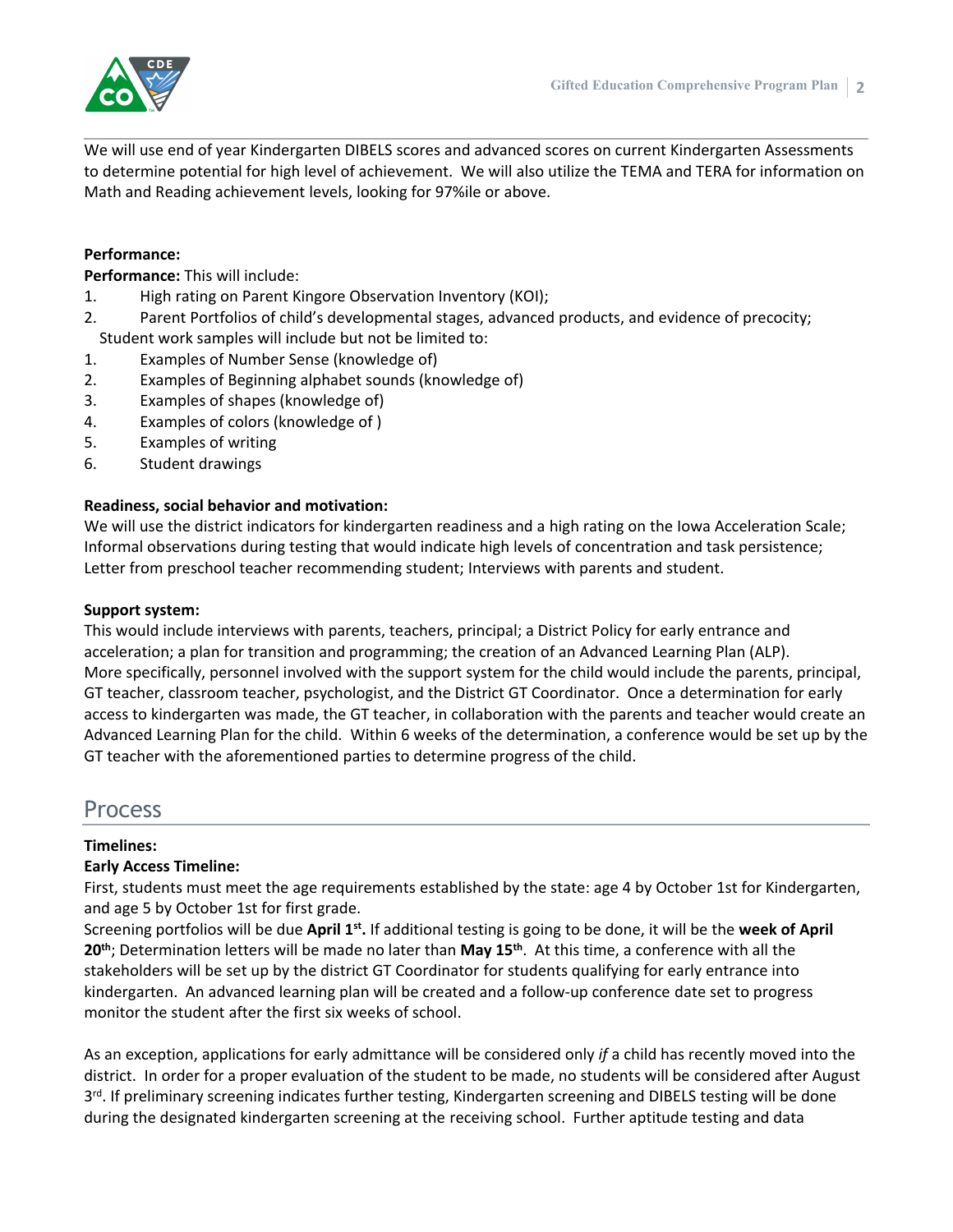

collection will be done by the district GT Coordinator and/or a trained GT Specialist so a determination can be made prior to the first day of kindergarten.

#### **Personnel:**

At this time, the district GT Coordinator will collect referrals for early access. Only "qualified" personnel or those personnel who have a Master's degree or higher in Gifted Education will be trained to do the aptitude test using Kaufman-ABC or the TEMA and TERA. The district GT Coordinator will collect the body of evidence. The determination and support team will consist of the school principal, classroom teacher, school psychologist, parents, GT teacher and district GT teacher.

## **Evaluation:**

## **Acceleration to Kindergarten/1st Grade Implementation Process in Greeley-Evans 6:**

Phase One:

- Parent contacts school/district office and makes request.
- District Coordinator contacts parents and obtains information about student and reason for the request.
- District GT Coordinator informs parent(s) about process and mails packet of information.

 Parent decides to request that their child go through the process. The parent then collects the following information for a portfolio:

#### **Observable Student Behaviors**

- 1. Letter from parent requesting early entrance
- 2. *Kingore Observation Inventory for Parents (KOI)* completed by parent
- 3. Letter from preschool teacher recommending student
- 4. *Preschool and Kindergarten Behavior Scales (PKBS-2)* completed by Preschool teacher(s)
- 5. Any supporting anecdotal information
- 6. Any available test data (public/private testing, etc).

#### **Student Performance-work samples including but not limited to:**

- 1. TEMA and TERA (Math and Reading Performance Levels)
- 2. Examples and/or knowledge of Number Sense
- 3. Examples and/or knowledge of Beginning alphabet sounds
- 4. Examples and/or knowledge of shapes
- 5. Examples and/or knowledge of colors
- 6. Examples of writing

#### **Student Interest**

- 1. Examples of drawings
- 2. Other items and/or examples of student work that parent deems appropriate

 Parent contacts District GT Coordinator and schedules an appointment to discuss and review the completed portfolio and determine if student needs further assessment (testing) and would benefit academically from participation in the program.

 District GT Coordinator tests student and/or designates a trained GT Specialist to test student using the Kaufman-ABC (A \$100 non-returnable fee will be charged to the parent for testing; fee will be waived if parent qualifies for free and reduced lunch). Areas to be assessed will include cognitive ability, academic achievement (DIBELS and Kindergarten Screening Assessments) motor skills and social/emotional skills. In addition, District GT Coordinator will inform principal at local school where parent wishes to enroll student.

#### **Phase Two:**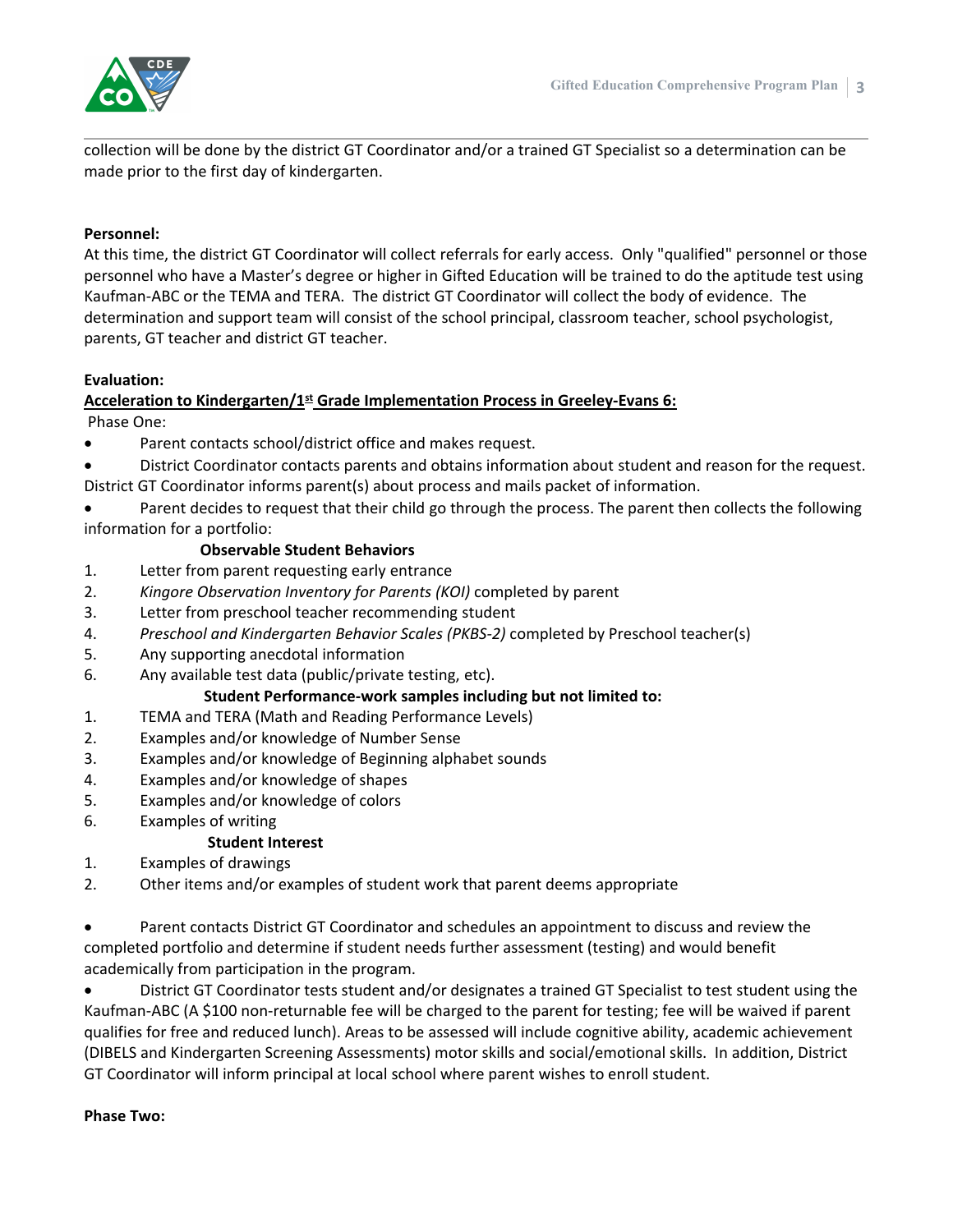

 **In order to be placed, a student must be formally identified as Gifted and Talented according to Greeley-Evans Identification Criteria. They must have a component or composite score at the 98% on a standardized mental ability and/or achievement assessment and be identified as "highly gifted."** For those students who DO NOT meet these criteria, the process will end and parents will receive notification along with a copy of the written report of test results. The principal and GT teacher at the receiving school will receive information regarding GT status of the student.

 For those students who have at least one of these two qualifying scores, upon completion of testing and creating the written report, an appointment is then made at the requested school site to meet and evaluate the student to complete the GT identification process and make a determination regarding placement. The Iowa Acceleration Scales will be completed at this time to assist in the acceleration decision making process. The school team will include the principal, district GT Coordinator, school psychologist, GT teacher, kindergarten teacher and parents. The team then reviews the complete body of evidence and makes a decision regarding placement. If the group cannot come to consensus, the final decision to accept or not to accept a student is **ALWAYS at the discretion of the principal at the local school.**

 If the child is placed in the program, the Director of Elementary Schools is informed of the placement, the students is marked as Early Access within Infinite Campus, and a conference is scheduled with the parent(s) and any appropriate school personnel to develop an Advanced Learning Plan for the school year of enrollment.

 A transition meeting is set up by the individual school's GT teacher with all stakeholders after the first six weeks of school to monitor student progress and determine if student should remain in the kindergarten class. At this time, adjustments may be made to the Advanced Learning Plan if deemed necessary.

#### **Instruments That May Be Used in Determining Placement Include the Following:**

Kingore Observation Inventory for Parents Curriculum based assessment - Dibels Preschool and Kindergarten Behavior Scales (PBKS-2) Individual School Math Placement Tests Iowa Acceleration Scale TEMA TERA

#### **Standardized Tests That May Be Used for Determining Placement:**

Kaufman-ABC CogAT (for 5 years and older) Wechsler Intelligence Test (given by psychologist) Differential Abilities Scale (DAS) (given by psychologist) Woodcock-Johnson Cognitive Ability Scale

#### **Monitoring:**

The GT Specialist assigned to the student will put an ALP in place during the first six weeks of school after monitoring student performance in the classroom setting in order to set meaningful academic and affective goals. The parents, teacher, and student, will be part of the goal-setting process as part of the parent-teacher conferences that happen in September. The classroom teacher and GT Specialist will work together to monitor student success or identify any obstacles or concerns. If changes to the Advanced Learning Plan are needed, parents will be involved in modifying the student goals.

**Dispute Resolution: Will the AU be using the same procedure for disagreements process as in the main Program Plan?** Yes